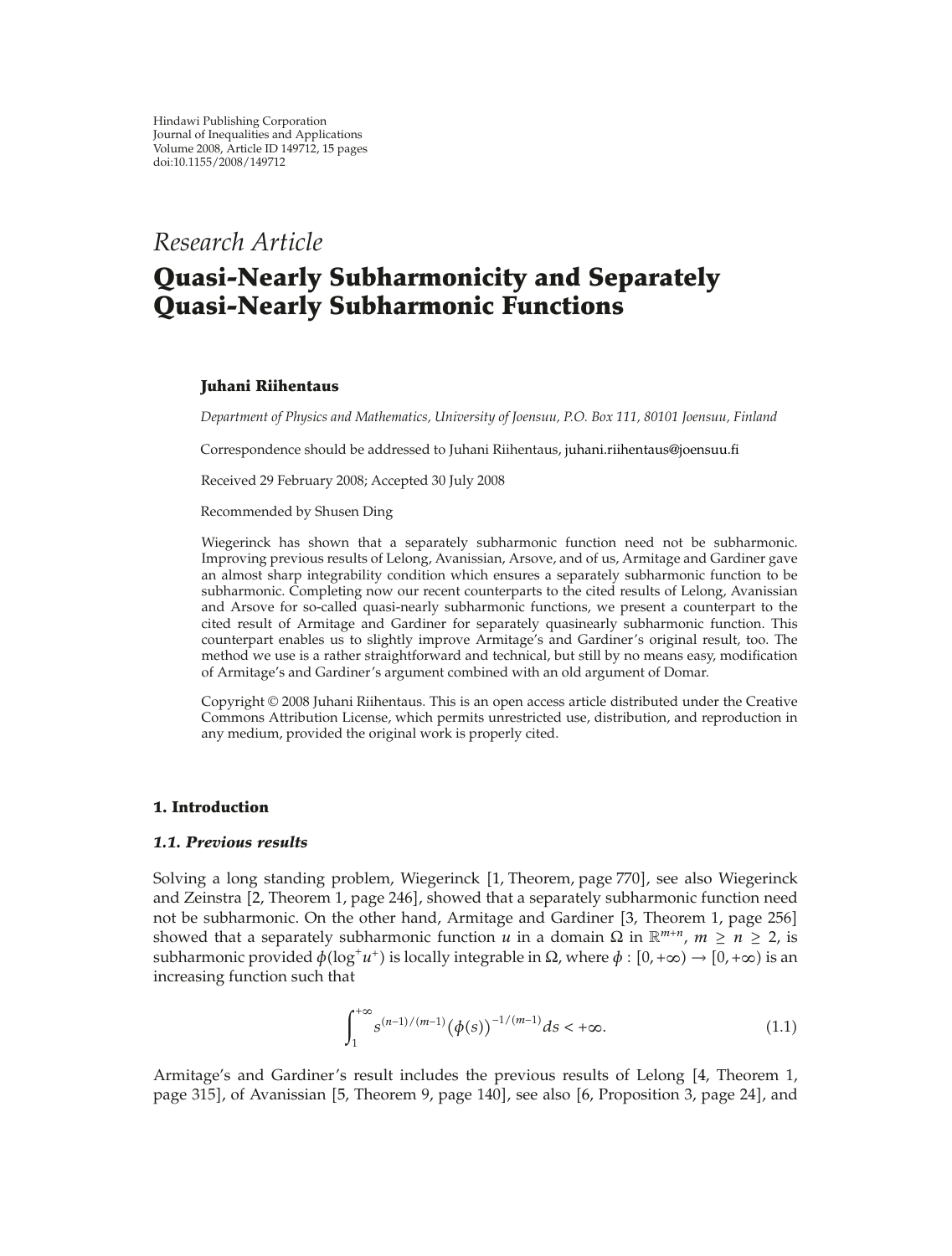[7, Theorem, page 31], of Arsove  $[8,$  Theorem 1, page 622], and of us  $[9,$  Theorem 1, page 69. Though Armitage's and Gardiner's result is almost sharp, it is, nevertheless, based on Avanissian's result, or, alternatively, on the more general results of Arsove and us, see [10].

In [10, Proposition 3.1; Theorem 3.1, Corollary 3.1, Corollary 3.2, Corollary 3.3; pages 57–63, we have extended the cited results of Lelong, Avanissian, Arsove, and us to the so-called quasi-nearly subharmonic functions. The purpose of this paper is to extend also Armitage's and Gardiner's result to this more general setup. This is done in Theorem 4.1 below. With the aid of this extension, we will also obtain a refinement to Armitage's and Gardiner's result in their classical case, that is for separately subharmonic functions, see Corollary 4.5 below. The method of proof will be a rather straightforward and technical, but still by no means easy, modification of Domar's and Armitage's and Gardiner's argument, see [11, Lemma 1, pages 431-432 and 430] and [3, proof of Proposition 2, pages 257–259, proof of Theorem 1, pages 258-259.

#### *Notation*

Our notation is rather standard, see, for example,  $[7, 10, 12]$ .  $m<sub>N</sub>$  is the Lebesgue measure in the Euclidean space  $\mathbb{R}^N$ ,  $N \geq 2$ . We write  $\nu_N$  for the Lebesgue measure of the unit ball  $B^N(0,1)$  in  $\mathbb{R}^N$ , thus  $\nu_N = m_N(B^N(0,1))$ . *D* is a domain of  $\mathbb{R}^N$ . The complex space  $\mathbb{C}^n$  is identified with the real space  $\mathbb{R}^{2n}$ ,  $n \geq 1$ . Constants will be denoted by *C* and *K*. They will be nonnegative and may vary from line to line.

#### **2. Quasi-nearly subharmonic functions**

#### *2.1. Nearly subharmonic functions*

We recall that an upper semicontinuous function  $u : D \to [-\infty, +\infty)$  is *subharmonic* if for all  $\overline{B^N(x,r)} \subset D$ ,

$$
u(x) \le \frac{1}{\nu_N r^N} \int_{B^N(x,r)} u(y) dm_N(y). \tag{2.1}
$$

The function  $u \equiv -\infty$  is considered subharmonic.

We say that a function  $u : D \longrightarrow [-\infty, +\infty)$  is *nearly subharmonic*, if  $u$  is Lebesgue measurable,  $u^+ \in \mathcal{L}^1_{loc}(D)$ , and for all  $\overline{B^N(x,r)} \subset D$ ,

$$
u(x) \le \frac{1}{\nu_N r^N} \int_{B^N(x,r)} u(y) dm_N(y). \tag{2.2}
$$

Observe that in the standard definition of nearly subharmonic functions, one uses the slightly stronger assumption that  $u \in \mathcal{L}^1_{loc}(D)$ , see, for example, [7, page 14]. However, our above slightly more general definition seems to be more useful, see [10, Proposition 2.1(iii) and Proposition 2.2(vi) and (vii), pages  $54-55$ .

#### *2.2. Quasi-nearly subharmonic functions*

A Lebesgue measurable function  $u : D \to [-\infty, +\infty)$  is *K*-quasi-nearly subharmonic, if  $u^+ \in$  $\mathcal{L}_{loc}^1(D)$  and if there is a constant  $K = K(N, u, D) \geq 1$  such that for all  $\overline{B^N(x, r)} \subset D$ ,

$$
u_M(x) \le \frac{K}{\nu_N r^N} \int_{B^N(x,r)} u_M(y) dm_N(y) \tag{2.3}
$$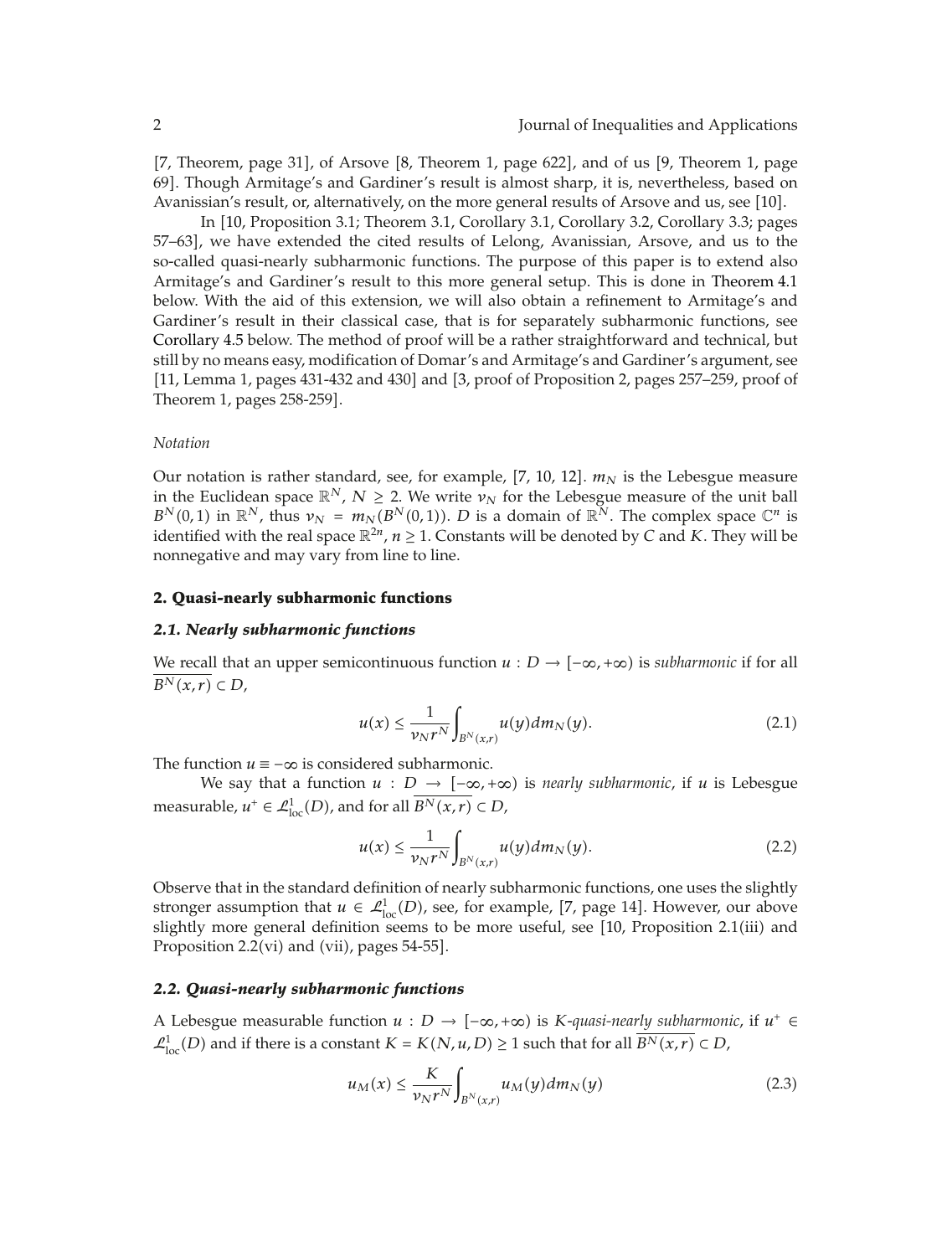for all  $M \geq 0$ , where  $u_M := \sup\{u, -M\} + M$ . A function  $u : D \to [-\infty, +\infty)$  is *quasi-nearly subharmonic*, if *u* is *K*-quasi-nearly subharmonic for some  $K \geq 1$ .

A Lebesgue measurable function  $u: D \to [-\infty, +\infty)$  is *K*-quasi-nearly subharmonic n.s. *(in the narrow sense),* if  $u^+ \in \mathcal{L}^1_{loc}(D)$  and if there is a constant  $K = K(N, u, D) \ge 1$  such that for all  $\overline{B^N(x,r)} \subset D$ ,

$$
u(x) \le \frac{K}{\nu_N r^N} \int_{B^N(x,r)} u(y) dm_N(y). \tag{2.4}
$$

A function  $u : D \rightarrow [-\infty, +\infty)$  is *quasi-nearly subharmonic n.s.*, if  $u$  is *K*-quasi-nearly subharmonic n.s. for some  $K \geq 1$ .

Quasi-nearly subharmonic functions (perhaps with a different terminology, and sometimes in certain special cases), or the corresponding generalized mean value inequality  $(2.4)$ , have previously been considered at least in  $[9, 10, 12-24]$ . For properties of mean values in general, see, for example, [25]. We recall here only that this function class includes, among others, subharmonic functions, and, more generally, quasisubharmonic and nearly subharmonic functions (for the definitions of these, see above and, e.g.,  $[4, 5, 7]$ ), also functions satisfying certain natural growth conditions, especially certain eigenfunctions, and polyharmonic functions. Also, the class of Harnack functions is included, thus, among others, nonnegative harmonic functions as well as nonnegative solutions of some elliptic equations. In particular, the partial differential equations associated with quasiregular mappings belong to this family of elliptic equations, see Vuorinen [26]. Observe that already Domar [11, page 430] has pointed out the relevance of the class of (nonnegative) quasi-nearly subharmonic functions. For, at least partly, an even more general function class, see Domar [27].

For examples and basic properties of quasi-nearly subharmonic functions, see the above references, especially Pavlović and Riihentaus [16], and Riihentaus [10]. For the sake of convenience of the reader we recall the following.

- i A *K*-quasi-nearly subharmonic function n.s. is *K*-quasi-nearly subharmonic, but not necessarily conversely.
- ii A nonnegative Lebesgue measurable function is *K*-quasi-nearly subharmonic if and only if it is *K*-quasi-nearly subharmonic n.s.
- iii A Lebesgue measurable function is 1-quasi-nearly subharmonic if and only if it is 1-quasi-nearly subharmonic n.s. and if and only if it is nearly subharmonic in the sense defined above).
- $(iv)$  If *u* : *D* →  $[-\infty, +\infty)$  is *K*<sub>1</sub>-quasi-nearly subharmonic and *v* : *D* →  $[-\infty, +\infty)$  is *K*<sub>2</sub>-quasi-nearly subharmonic, then  $\sup\{u, v\}$  is  $\sup\{K_1, K_2\}$ -quasi-nearly subharmonic in *D*. Especially,  $u^+ := \sup\{u, 0\}$  is  $K_1$ -quasi-nearly subharmonic in *D*.
- (v) Let  $\varphi$  be a family of *K*-quasi-nearly subharmonic (resp., *K*-quasi-nearly subharmonic n.s.) functions in *D* and let  $w := \sup_{u \in \mathcal{F}} u$ . If  $w$  is Lebesgue measurable and  $w^+ \in \mathcal{L}^1_{loc}(D)$ , then *w* is *K*-quasi-nearly subharmonic (resp., *K*-quasi-nearly subharmonic n.s.) in *D*.
- (vi) If *u* : *D* →  $[-\infty, +\infty)$  is quasi-nearly subharmonic n.s., then either *u* ≡ −∞ or *u* is finite almost everywhere in *D*, and  $u \in \mathcal{L}^1_{loc}(D)$ .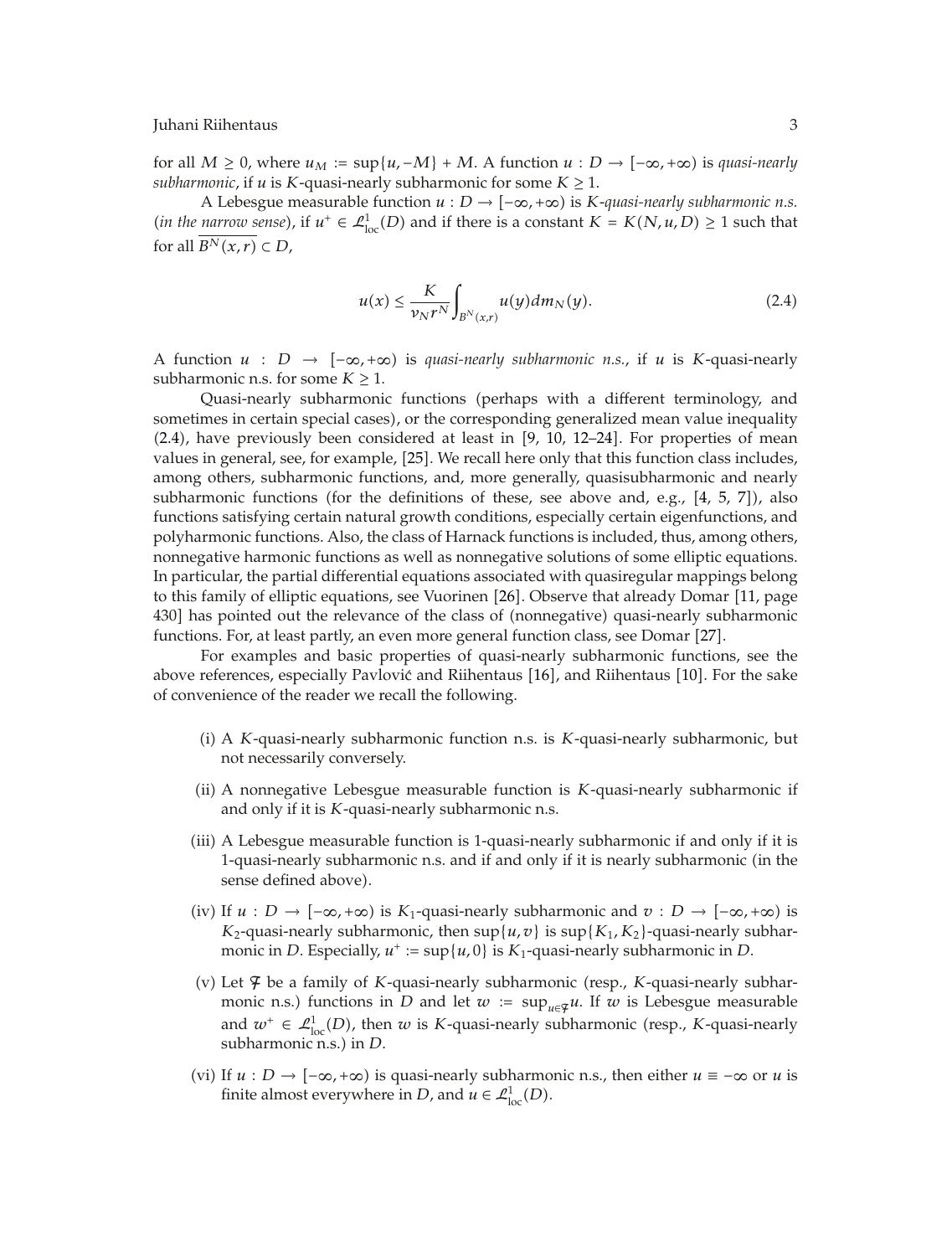# **3. Lemmas**

# *3.1. The first lemma*

The following result and its proof are essentially due to Domar [11, Lemma 1, pages 431-432 and 430]. We state the result, however, in a more general form, at least seemingly. See also [3, page 258].

**Lemma 3.1.** Let  $K \geq 1$ . Let  $\phi : [0, +\infty) \to [0, +\infty)$  be an increasing (strictly or not) function for *which there exist*  $s_0$ ,  $s_1 \in \mathbb{N}$ ,  $s_0 < s_1$ , such that  $\phi(s) > 0$  and

$$
2K\phi(s-s_0) \le \phi(s) \tag{3.1}
$$

*for all*  $s \geq s_1$ . Let  $u : D \to [0, +\infty)$  be a K-quasi-nearly subharmonic function. Suppose that

$$
u(x_j) \ge \phi(j) \tag{3.2}
$$

*for some*  $x_i \in D$ *,*  $j \geq s_1$ *. If* 

$$
R_j \ge \left(\frac{2K}{\nu_N}\right)^{1/N} \left[\frac{\phi(j+1)}{\phi(j)} m_N(A_j)\right]^{1/N},\tag{3.3}
$$

*where*

$$
A_j := \{ x \in D : \phi(j - s_0) \le u(x) < \phi(j + 1) \},\tag{3.4}
$$

*then either*  $B^N(x_i, R_i) \cap (\mathbb{R}^N \setminus D) \neq \emptyset$  or there is  $x_{i+1} \in B^N(x_i, R_i)$  such that

$$
u(x_{j+1}) \ge \phi(j+1). \tag{3.5}
$$

*Proof.* Choose

*<sup>φ</sup>j* <sup>≤</sup> *<sup>u</sup>*

$$
R_j \geq \left(\frac{2K}{\nu_N}\right)^{1/N} \left[\frac{\phi(j+1)}{\phi(j)} m_N(A_j)\right]^{1/N},\tag{3.6}
$$

and suppose that  $B^N(x_j, R_j) \subset D$ . Suppose on the contrary that  $u(x) < \phi(j + 1)$  for all  $x \in$  $B^N(x_i, R_i)$ . Using theassumption (2.3) (or (2.4)) we see that

$$
\phi(j) \le u(x_j)
$$
\n
$$
\le \frac{K}{\nu_N R_j^N} \int_{B^N(x_j, R_j)} u(x) dm_N(x)
$$
\n
$$
\le \frac{K}{\nu_N R_j^N} \int_{B^N(x_j, R_j) \cap A_j} u(x) dm_N(x) + \frac{K}{\nu_N R_j^N} \int_{B^N(x_j, R_j) \backslash A_j} u(x) dm_N(x)
$$
\n
$$
< \left[ \frac{Km_N (B^N(x_j, R_j) \cap A_j)}{\nu_N R_j^N} \frac{\phi(j+1)}{\phi(j)} + \frac{Km_N (B^N(x_j, R_j) \backslash A_j)}{\nu_N R_j^N} \frac{\phi(j-s_0)}{\phi(j)} \right] \phi(j)
$$
\n
$$
< \phi(j), \tag{3.7}
$$

a contradiction.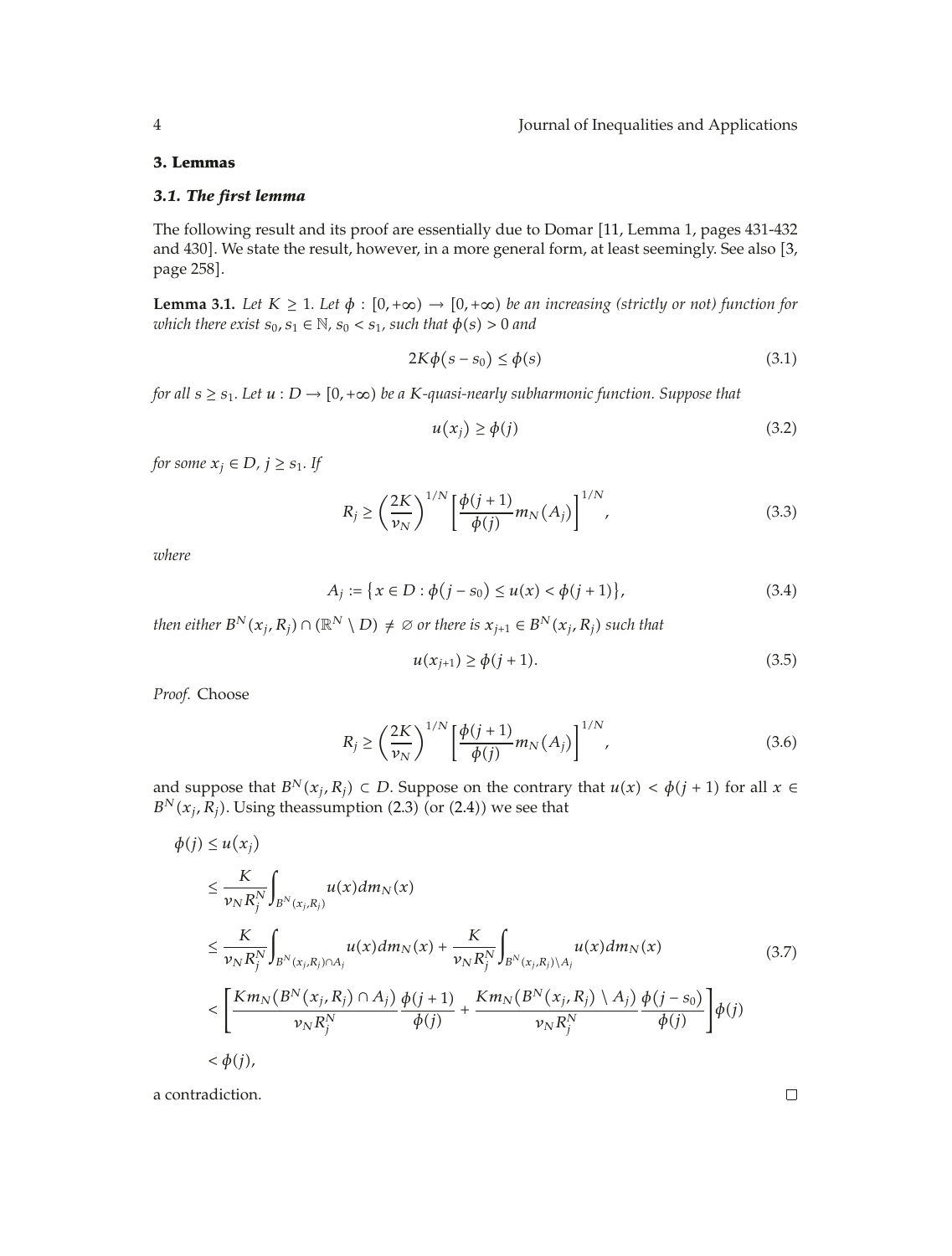# *3.2. The second lemma*

The next lemma is a slightly generalized version of Armitage's and Gardiner's result [3, Proposition 2, page 257. The proof of our refinement is—as already pointed out—a rather straightforward modification of Armitage's and Gardiner's argument [3, proof of Proposition 2, pages 257–259.

**Lemma 3.2.** Let  $K \geq 1$ . Let  $\varphi : [0, +\infty) \to [0, +\infty)$  and  $\varphi : [0, +\infty) \to [0, +\infty)$  be increasing *functions for which there exist*  $s_0, s_1 \in \mathbb{N}$ ,  $s_0 < s_1$ , such that

(i) the inverse functions  $\varphi^{-1}$  *and*  $\varphi^{-1}$  *are defined on*  $\left[ \inf \{ \varphi(s_1 - s_0), \varphi(s_1 - s_0) \}, +\infty \right)$ ,

(ii) 
$$
2K(\psi^{-1} \circ \varphi)(s - s_0) \leq (\psi^{-1} \circ \varphi)(s)
$$
 for all  $s \geq s_1$ ,

(iii) 
$$
\sum_{j=s_1+1}^{+\infty} [((\varphi^{-1} \circ \varphi)(j+1)/(\varphi^{-1} \circ \varphi)(j)) (1/\varphi(j-s_0))]^{1/(N-1)} < +\infty.
$$

*Let*  $u : D \to [0, +\infty)$  *be a K-quasi-nearly subharmonic function. Let*  $\tilde{s}_1 \in \mathbb{N}, \tilde{s}_1 \geq s_1$ *, be arbitrary. Then for each*  $x \in D$  *and*  $r > 0$  *such that*  $\overline{B^N(x,r)} \subset D$  *either* 

$$
u(x) \le (\varphi^{-1} \circ \varphi)(\tilde{s}_1 + 1) \tag{3.8}
$$

*or*

$$
\Phi(u(x)) \leq \frac{C}{r^N} \int_{B^N(x,r)} \varphi(u(y)) dm_N(y), \tag{3.9}
$$

 $where C = C(N, K, s_0)$  and  $\Phi : [s_2, +\infty) \rightarrow [0, +\infty)$ ,

$$
\Phi(t) := \left(\sum_{j=j_0}^{+\infty} \left[ \frac{(\varphi^{-1} \circ \varphi)(j+1)}{(\varphi^{-1} \circ \varphi)(j)} \frac{1}{\varphi(j-s_0)} \right]^{1/(N-1)} \right)^{1-N}, \tag{3.10}
$$

*and*  $j_0 \in \{s_1 + 1, s_1 + 2, ...\}$  *is such that* 

$$
(\varphi^{-1} \circ \varphi)(j_0) \le t < (\varphi^{-1} \circ \varphi)(j_0 + 1), \tag{3.11}
$$

*and*  $s_2 := (\psi^{-1} \circ \varphi)(s_1 + 1)$ *.* 

*Proof.* Take  $x \in D$  and  $r > 0$  arbitrarily such that  $\overline{B^N(x,r)} \subset D$ . We may suppose that  $u(x) >$  $(\psi^{-1} \circ \psi)(\tilde{s}_1 + 1)$ . Since  $\psi$  and  $\psi$  are increasing and  $(\psi^{-1} \circ \psi)(s) \to +\infty$  as  $s \to +\infty$ , there is an integer  $j_0 \geq \tilde{s}_1 + 1$  such that

$$
(\varphi^{-1} \circ \varphi)(j_0) \le u(x) < (\varphi^{-1} \circ \varphi)(j_0 + 1). \tag{3.12}
$$

Write  $x_{j_0} := x$ ,  $D_0 := B^N(x_{j_0}, r)$  and for each  $j \ge j_0$ ,

$$
A_{j} := \{ y \in D_{0} : (\varphi^{-1} \circ \varphi)(j - s_{0}) \le u(y) < (\varphi^{-1} \circ \varphi)(j + 1) \},\
$$
  

$$
R_{j} := \left(\frac{2K}{\nu_{N}}\right)^{1/N} \left[ \frac{(\varphi^{-1} \circ \varphi)(j + 1)}{(\varphi^{-1} \circ \varphi)(j)} m_{N}(A_{j}) \right]^{1/N}.
$$
 (3.13)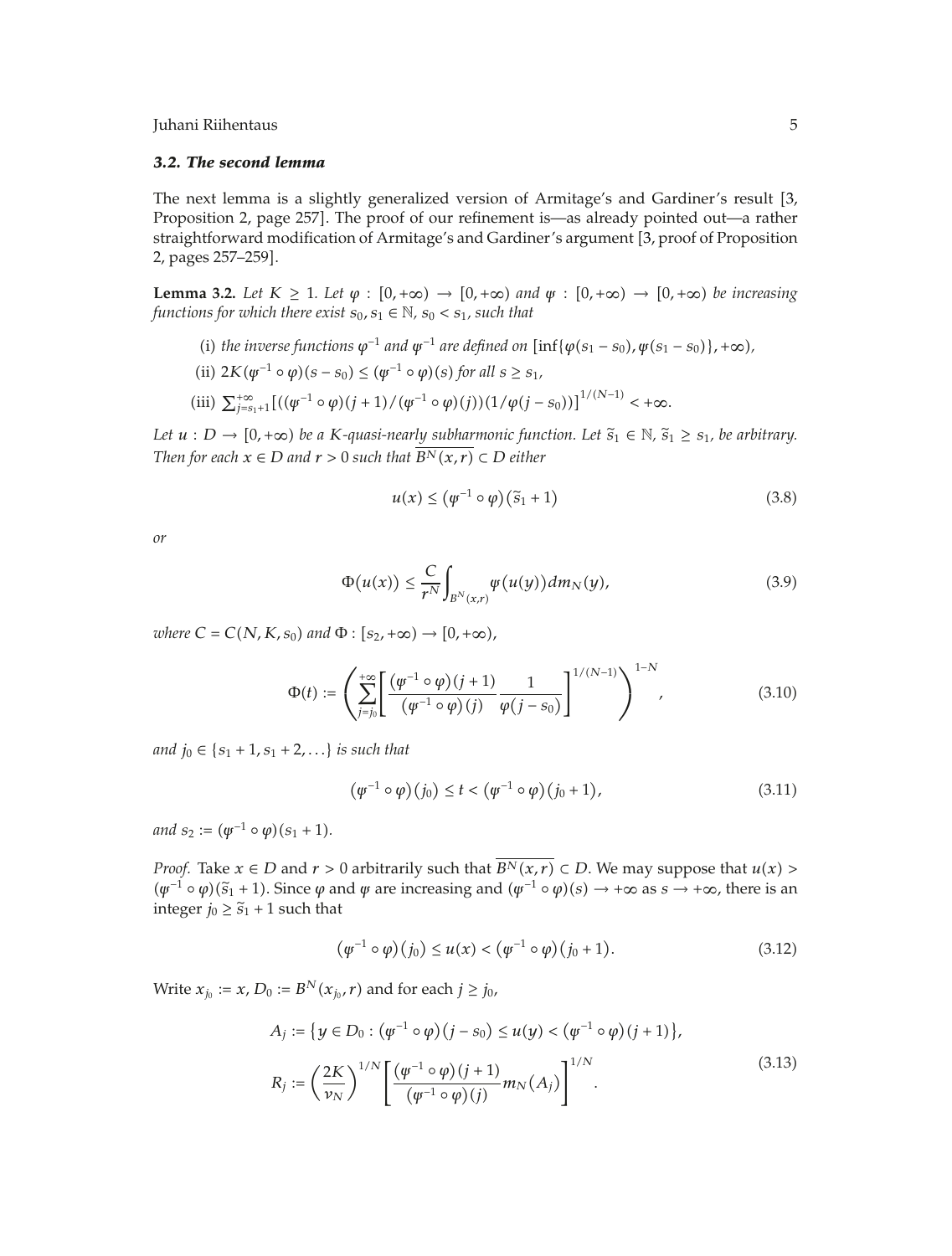If  $B^N(x_{j_0}, R_{j_0}) \cap (\mathbb{R}^N \setminus D_0) \neq \emptyset$ , then clearly

$$
r < R_{j_0} \le \sum_{k=j_0}^{+\infty} R_k. \tag{3.14}
$$

On the other hand, if  $B^N(x_{j_0}, R_{j_0}) \subset D_0$ , then by Lemma 3.1 (where now

$$
\phi(s) = \begin{cases}\n(\psi^{-1} \circ \varphi)(s), & \text{when } s \ge s_1 - s_0, \\
\frac{s}{s_1 - s_0} \phi(s_1 - s_0), & \text{when } 0 \le s < s_1 - s_0,\n\end{cases}
$$
\n(3.15)

say), there is  $x_{j_0+1} \in B^N(x_{j_0}, R_{j_0})$  such that  $u(x_{j_0+1}) \geq (\psi^{-1} \circ \varphi)(j_0+1)$ . Suppose that for  $k = j_0, j_0 + 1, ..., j$ ,

$$
B^{N}(x_{k}, R_{k}) \subset D_{0}, \qquad x_{k+1} \in B^{N}(x_{k}, R_{k})
$$
  
(this for  $k = j_{0}, j_{0} + 1, ..., j - 1$ ),  $u(x_{k}) \geq (\varphi^{-1} \circ \varphi)(k).$  (3.16)

By Lemma 3.1 there is then  $x_{j+1} \in B^N(x_j, R_j)$  such that  $u(x_{j+1}) \geq (\psi^{-1} \circ \varphi)(j+1)$ . Since *u* is locally bounded above and  $(\psi^{-1} \circ \psi)(k) \to +\infty$  as  $k \to +\infty$ , we may suppose that  $B^N(x_{j+1}, R_{j+1}) \cap (\mathbb{R}^N \setminus D_0) \neq \emptyset$ . But then,

$$
r < dist(x_{j_0}, x_{j_0+1}) + dist(x_{j_0+1}, x_{j_0+2}) + \cdots + dist(x_j, x_{j+1}) + dist(x_{j+1}, \mathbb{R}^N \setminus D_0), \qquad (3.17)
$$

thus

$$
r < R_{j_0} + R_{j_0+1} + \dots + R_j + R_{j+1} \le \sum_{k=j_0}^{+\infty} R_k. \tag{3.18}
$$

Using, for  $j = j_0 - s_0$ ,  $j_0 + 1 - s_0$ , ..., the notation

$$
a_j := \{ y \in D_0 : (\varphi^{-1} \circ \varphi)(j) \le u(y) < (\varphi^{-1} \circ \varphi)(j+1) \},\tag{3.19}
$$

we get from  $(3.18)$ 

$$
r < \sum_{k=j_0}^{+\infty} \left(\frac{2K}{\nu_N}\right)^{1/N} \left[ \frac{(\psi^{-1} \circ \varphi)(k+1)}{(\psi^{-1} \circ \varphi)(k)} m_N(A_k) \right]^{1/N}
$$
  

$$
< \left(\frac{2K}{\nu_N}\right)^{1/N} \sum_{k=j_0}^{+\infty} \left( \left[ \frac{(\psi^{-1} \circ \varphi)(k+1)}{(\psi^{-1} \circ \varphi)(k)} \frac{1}{\varphi(k-s_0)} \right]^{1/N} \left[ \varphi(k-s_0) m_N(A_k) \right]^{1/N} \right)
$$
  

$$
< \left(\frac{2K}{\nu_N}\right)^{1/N} \left( \sum_{k=j_0}^{+\infty} \left[ \frac{(\psi^{-1} \circ \varphi)(k+1)}{(\psi^{-1} \circ \varphi)(k)} \frac{1}{\varphi(k-s_0)} \right]^{1/(N-1)} \right)^{(N-1)/N} \left[ \sum_{k=j_0}^{+\infty} \varphi(k-s_0) m_N(A_k) \right]^{1/N}
$$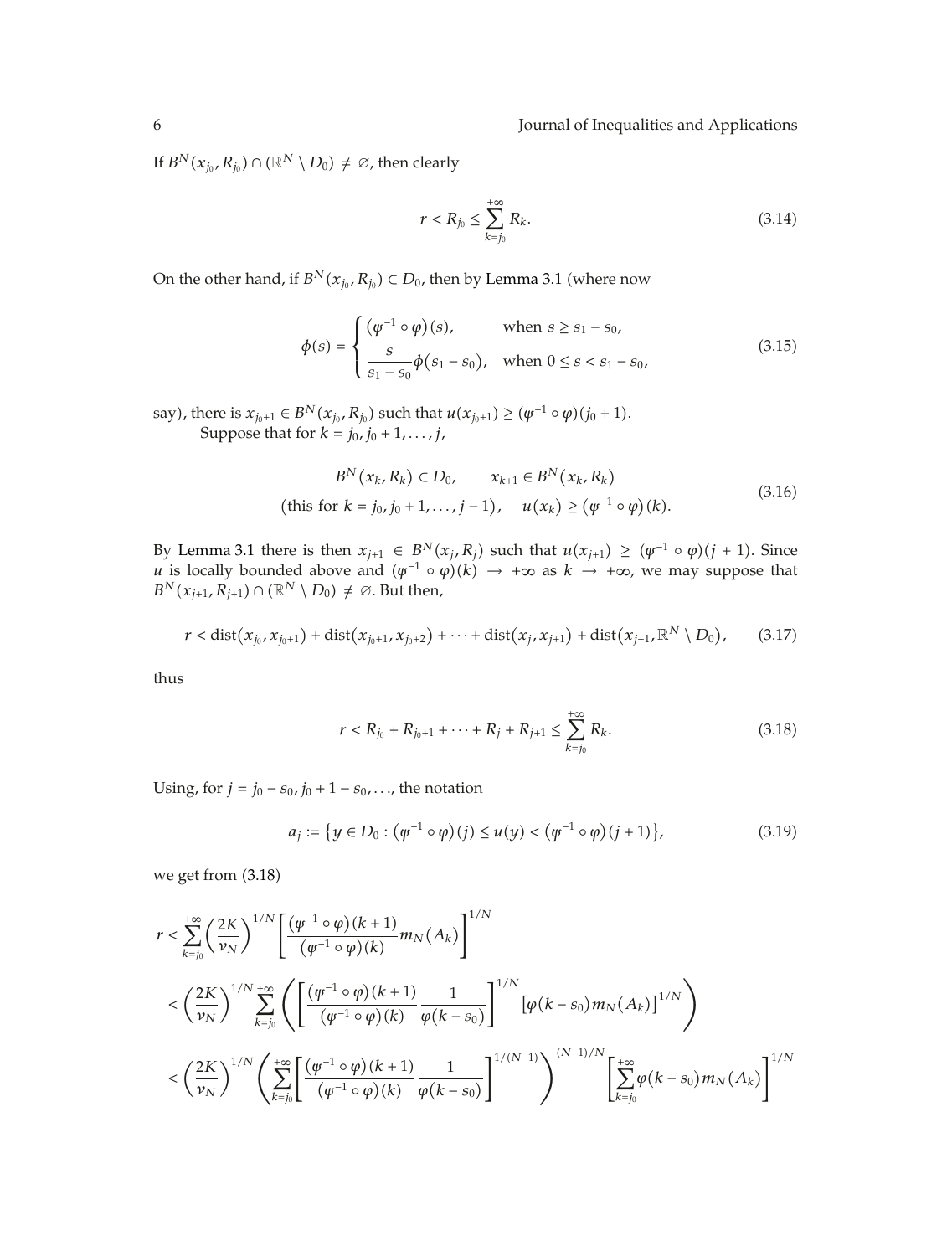$$
\langle \left(\frac{2K}{\nu_N}\right)^{1/N} \left(\sum_{k=j_0}^{+\infty} \left[\frac{(\psi^{-1} \circ \varphi)(k+1)}{(\psi^{-1} \circ \varphi)(k)} \frac{1}{\varphi(k-s_0)}\right]^{1/(N-1)}\right)^{(N-1)/N}
$$
\n
$$
\times \left[\sum_{k=j_0}^{+\infty} \int_{A_k} \psi(u(y)) dm_N(y)\right]^{1/N}
$$
\n
$$
\langle \left(\frac{2K}{\nu_N}\right)^{1/N} \left(\sum_{k=j_0}^{+\infty} \left[\frac{(\psi^{-1} \circ \varphi)(k+1)}{(\psi^{-1} \circ \varphi)(k)} \frac{1}{\varphi(k-s_0)}\right]^{1/(N-1)}\right)^{(N-1)/N}
$$
\n
$$
\times \left(\sum_{k=j_0}^{+\infty} \left[\sum_{j=k-s_0}^{k} \int_{a_j} \psi(u(y)) dm_N(y)\right] \right)^{1/N}
$$
\n
$$
\langle \left[\frac{2(s_0+1)K}{\nu_N}\right]^{1/N} \left(\sum_{k=j_0}^{+\infty} \left[\frac{(\psi^{-1} \circ \varphi)(k+1)}{(\psi^{-1} \circ \varphi)(k)} \frac{1}{\varphi(k-s_0)}\right]^{1/(N-1)}\right)^{(N-1)/N}
$$
\n
$$
\times \left[\int_{D_0} \psi(u(y)) dm_N(y)\right]^{1/N}.
$$
\n(3.20)

Thus,

$$
\Phi(u(x)) \leq \frac{C}{r^N} \int_{D_0} \psi(u(y)) dm_N(y), \qquad (3.21)
$$

where  $C = C(N, K, s_0)$  and  $\Phi : [s_2, +\infty) \to [0, +\infty)$ ,

$$
\Phi(t) := \left(\sum_{k=j_0}^{+\infty} \left[ \frac{(\psi^{-1} \circ \varphi)(k+1)}{(\psi^{-1} \circ \varphi)(k)} \frac{1}{\varphi(k-s_0)} \right]^{1/(N-1)} \right)^{1-N}, \tag{3.22}
$$

where  $j_0 \in \{s_1 + 1, s_1 + 2, ...\}$  is such that

$$
(\varphi^{-1} \circ \varphi)(j_0) \le t < (\varphi^{-1} \circ \varphi)(j_0 + 1), \tag{3.23}
$$

and  $s_2 = (\psi^{-1} \circ \varphi)(s_1 + 1)$ .

The function  $\Phi$  may be extended to the whole interval  $[0, +\infty)$ , as follows:

$$
\Phi(t) := \begin{cases} \Phi(t), & \text{when } t \ge s_2, \\ \frac{t}{s_2} \Phi(s_2), & \text{when } 0 \le t < s_2. \end{cases} \tag{3.24}
$$

*Remark* 3.3. Write  $s_3 := \sup\{s_1 + 3, (\psi^{-1} \circ \varphi)(s_1 + 3)\}\$ , say. (We may suppose that  $s_3$  is an integer.) Suppose, that in addition to the assumptions (i), (ii), (iii) of Lemma 3.2, also the following assumption is satisfied: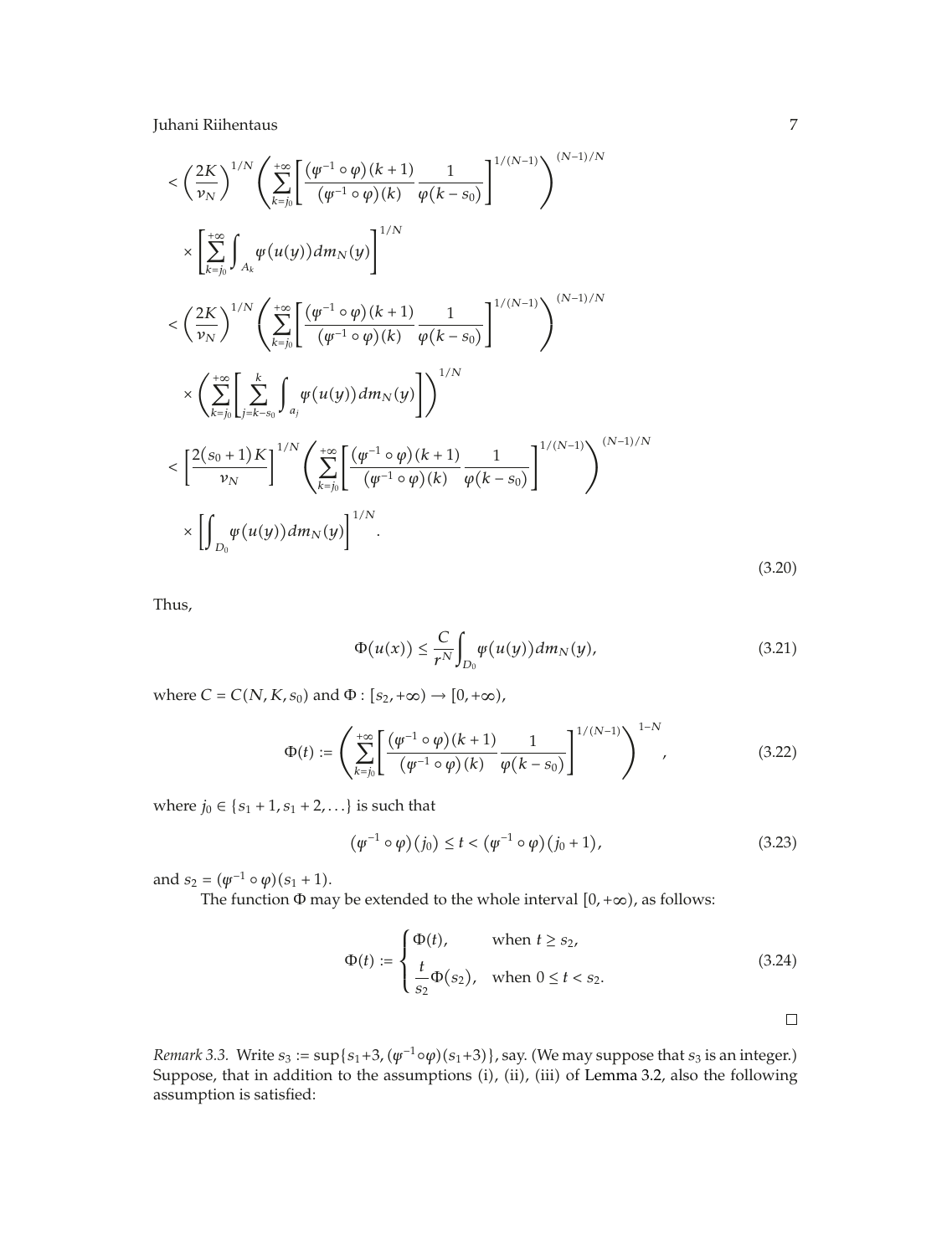(iv) *the function* 

$$
[s_1 + 1, +\infty) \ni s \longmapsto \frac{(\varphi^{-1} \circ \varphi)(s+1)}{(\varphi^{-1} \circ \varphi)(s)} \frac{1}{\varphi(s-s_0)} \in \mathbb{R}
$$
 (3.25)

*is decreasing*.

Then, one can replace the function  $\Phi$  |  $[s_3, +\infty)$  by the function  $\Phi$ <sub>1</sub> |  $[s_3, +\infty)$ , where  $\Phi$ <sub>1</sub> =  $\Phi_1^{\varphi,\psi} : [0,+\infty) \to [0,+\infty),$ 

$$
\Phi_1^{\varphi,\psi}(t) := \begin{cases} \left( \int_{(\varphi^{-1}\circ\psi)(t)-2}^{+\infty} \left[ \frac{(\varphi^{-1}\circ\varphi)(s+1)}{(\varphi^{-1}\circ\varphi)(s)} \frac{1}{\varphi(s-s_0)} \right]^{1/(N-1)} ds \right)^{1-N}, & \text{when } t \ge s_3, \\ \frac{t}{s_3} \Phi_1^{\varphi,\psi}(s_3), & \text{when } 0 \le t < s_3. \end{cases}
$$
\n(3.26)

Similarly, if the function

$$
[s_1 + 1, +\infty) \ni s \longmapsto \frac{(\varphi^{-1} \circ \varphi)(s+1)}{(\varphi^{-1} \circ \varphi)(s)} \in \mathbb{R}
$$
 (3.27)

is bounded, then in Lemma 3.2, one can replace the function  $\Phi \mid [s_3, +\infty)$  by the function  $\Phi_2 | [s_3, +\infty)$ , where  $\Phi_2 = \Phi_2^{\varphi, \psi} : [0, +\infty) \to [0, +\infty)$ ,

$$
\Phi_2^{\varphi,\psi}(t) := \begin{cases} \left[ \int_{(\varphi^{-1}\circ\psi)(t)-2}^{+\infty} \frac{ds}{\varphi(s-s_0)^{1/(N-1)}} \right]^{1-N}, & \text{when } t \ge s_3, \\ \frac{t}{s_3} \Phi_2^{\varphi,\psi}(s_3), & \text{when } 0 \le t < s_3. \end{cases}
$$
(3.28)

# **4. The condition**

# *4.1. A counterpart to Armitage's and Gardiner's result*

Next, we propose a counterpart to Armitage's and Gardiner's result [3, Theorem 1, page 256] for quasi-nearly subharmonic functions. The proof below follows Armitage's and Gardiner's argument [3, proof of Theorem 1, pages 258-259], but is, at least formally, more general. Compare also Corollary 4.5 below.

**Theorem 4.1.** Let  $\Omega$  be a domain in  $\mathbb{R}^{m+n}$ ,  $m \ge n \ge 2$ , and let  $K \ge 1$ . Let  $u : \Omega \to [-\infty, +\infty)$  be a *Lebesgue measurable function. Suppose that the following conditions are satisfied.*

(a) For each  $y \in \mathbb{R}^n$  the function

$$
\Omega(y) \ni x \longmapsto u(x, y) \in [-\infty, +\infty)
$$
\n(4.1)

*is K-quasi-nearly subharmonic.*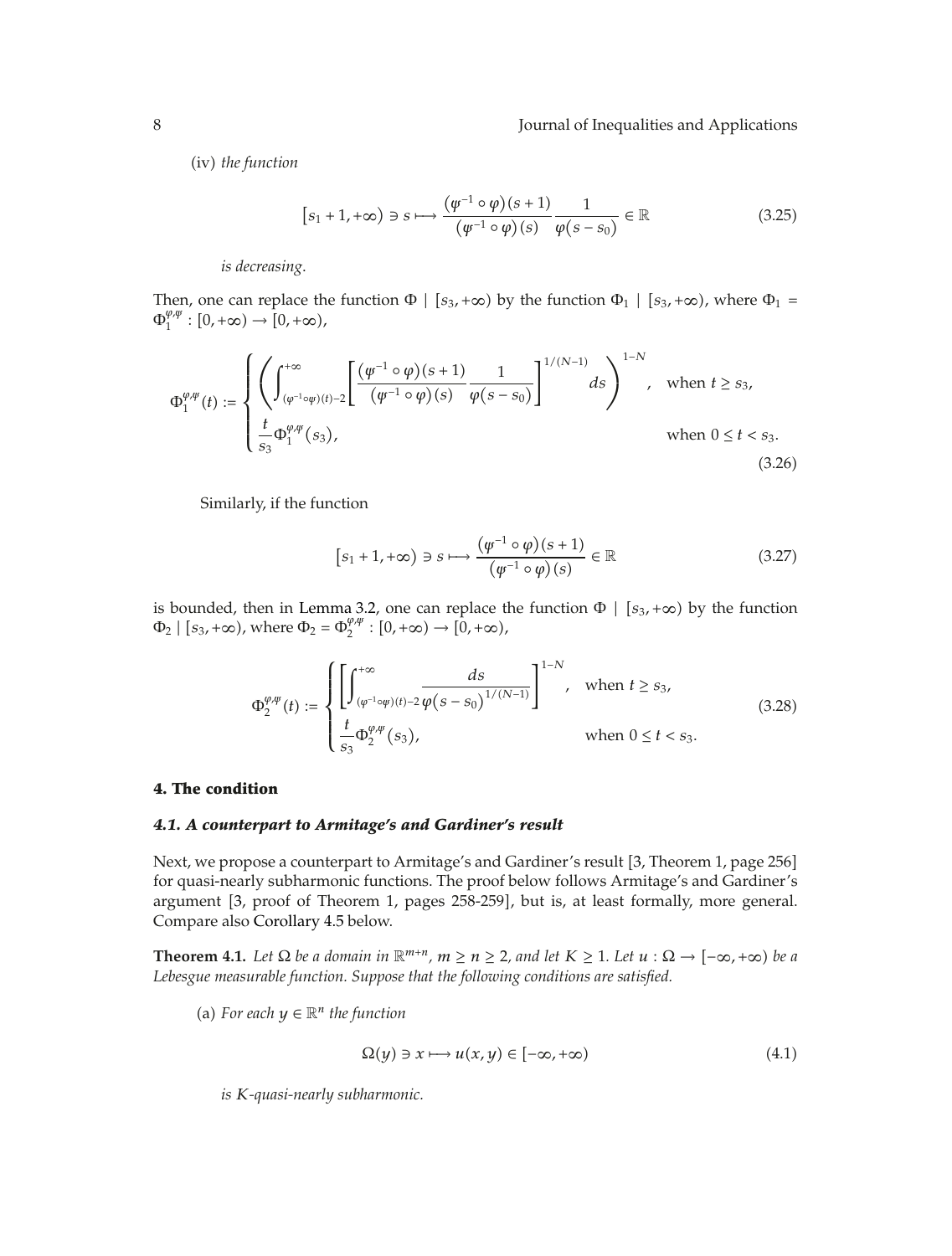(b) For each  $x \in \mathbb{R}^m$  the function

$$
\Omega(x) \ni y \longmapsto u(x, y) \in [-\infty, +\infty)
$$
\n(4.2)

*is K-quasi-nearly subharmonic.*

- (c) There are increasing functions  $\varphi : [0, +\infty) \to [0, +\infty)$  and  $\psi : [0, +\infty) \to [0, +\infty)$  and  $s_0, s_1 ∈ ℕ, s_0 < s_1$ *, such that* 
	- (c1) *the inverse functions*  $\varphi^{-1}$  *and*  $\psi^{-1}$  *are defined on*  $\left[ \inf \{ \varphi(s_1 s_0), \psi(s_1 s_0) \}, +\infty \right)$ ,  $(c2)$  2*K* $(\psi^{-1} \circ \psi)(s - s_0) \leq (\psi^{-1} \circ \psi)(s)$  for all  $s \geq s_1$ ,
	- c3 *the function*

$$
[s_1 + 1, +\infty) \ni s \longmapsto \frac{(\varphi^{-1} \circ \varphi)(s+1)}{(\varphi^{-1} \circ \varphi)(s)} \in \mathbb{R}
$$
 (4.3)

*is bounded,*

\n- (c4) 
$$
\int_{s_1}^{+\infty} (s^{(n-1)/(m-1)}/\varphi(s-s_0)^{1/(m-1)}) ds < +\infty
$$
,
\n- (c5)  $\psi \circ u^+ \in \mathcal{L}^1_{\text{loc}}(\Omega)$ .
\n

*Then, u is quasi-nearly subharmonic in* Ω*.*

*Proof.* Recall that  $s_3 = \sup\{s_1+3$ ,  $(\psi^{-1} \circ \phi)(s_1+3)\}$  and write  $s_4 := \sup\{s_3+s_0$ ,  $(\phi^{-1} \circ \psi)(s_1+3)\}$ ,  $s_5 := s_4 + s_0$ , say. Clearly,  $s_0 < s_1 < s_3 < s_4 < s_5$ . (We may suppose that  $s_3$ ,  $s_4$ , and  $s_5$  are integers.) One may replace *u* by sup{*u<sup>+</sup>*, *M*}, where  $M = \sup\{s_5 + 3$ ,  $(\psi^{-1} \circ \varphi)(s_4 + 3)$ ,  $(\varphi^{-1} \circ \varphi)(s_5 + 3)$  $\psi$ <sup> $(g_4 + 3)$ , say. We continue to denote  $u_M$  by  $u$ .</sup>

Take  $(x_0, y_0) \in \Omega$  and  $r > 0$  arbitrarily such that  $\overline{B^m(x_0, 2r) \times B^n(y_0, 2r)} \subset \Omega$ . By  $[10,$  Proposition 3.1, page 57] (that is by a counterpart to  $[9,$  Theorem 1, page 69], say), it is sufficient to show that *u* is bounded above in  $B^m(x_0, r) \times B^n(y_0, r)$ .

Take  $(\xi, \eta) \in B^m(x_0, r) \times B^n(y_0, r)$  arbitrarily. In order to apply Lemma 3.2 to the *K*quasi-nearly subharmonic function  $u(\cdot, \eta)$  in  $B^m(\xi, r)$  check that the assumptions are satisfied. Since (i) and (ii) are satisfied, it remains to show that

$$
\sum_{j=s_1+1}^{+\infty} \left[ \frac{(\varphi^{-1} \circ \varphi)(j+1)}{(\varphi^{-1} \circ \varphi)(j)} \frac{1}{\varphi(j-s_0)} \right]^{1/(m-1)} < +\infty.
$$
 (4.4)

Because of the assumption  $(c3)$ , it is sufficient to show that

$$
\sum_{j=s_1+1}^{+\infty} \frac{1}{\varphi(j-s_0)^{1/(m-1)}} < +\infty. \tag{4.5}
$$

This is of course easy:

$$
\sum_{j=s_1+1}^{+\infty} \frac{1}{\varphi(j-s_0)^{1/(m-1)}} \le \int_{s_1}^{+\infty} \frac{ds}{\varphi(s-s_0)^{1/(m-1)}} \le \int_{s_1}^{+\infty} \frac{s^{(n-1)/(m-1)}}{\varphi(s-s_0)^{1/(m-1)}} ds < +\infty.
$$
 (4.6)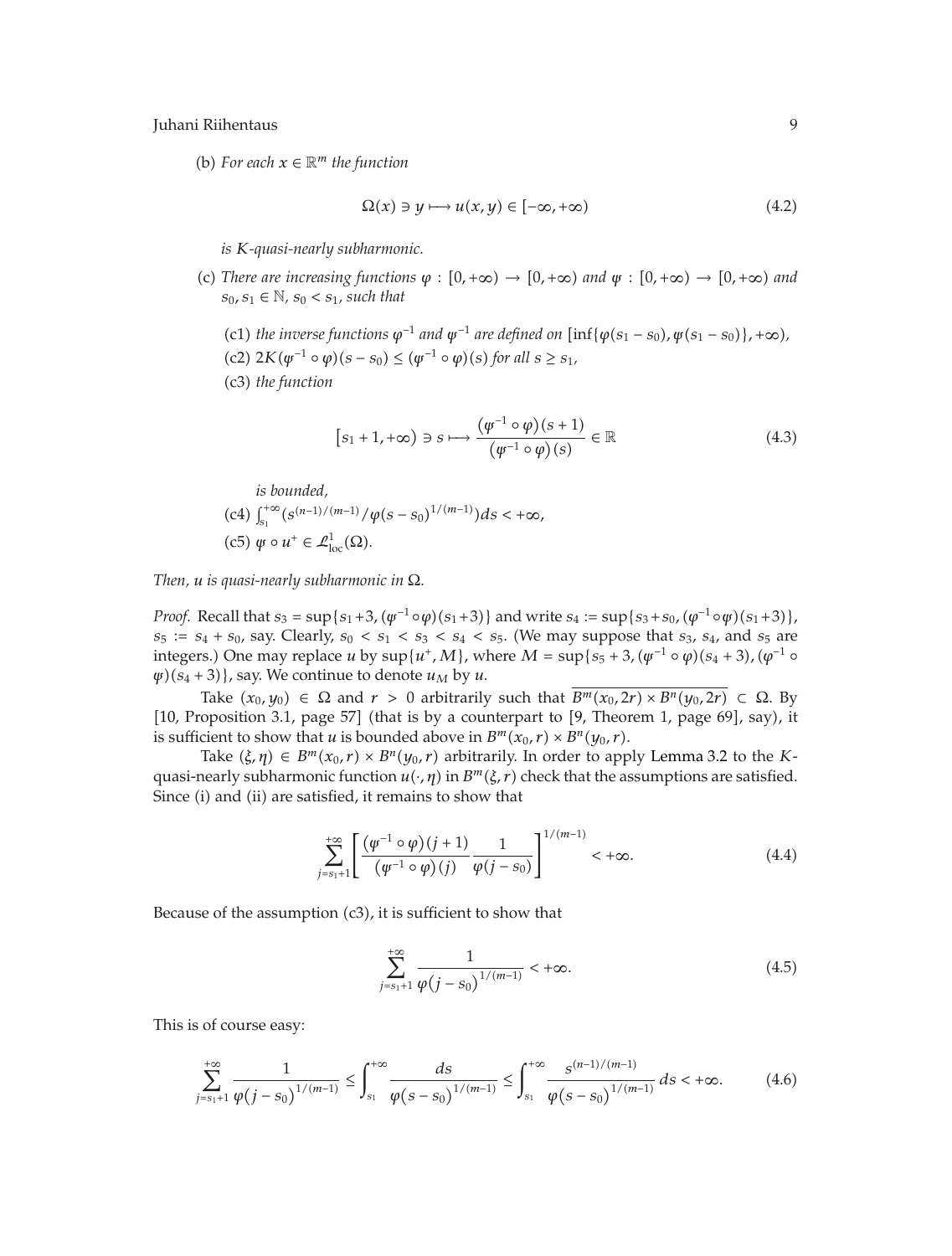We know that  $u(\xi, \eta) \geq s_4$ . Therefore it follows from Lemma 3.2 and Remark 3.3 that

$$
\Phi_2^{\varphi,\psi}(u(\xi,\eta)) = \left[\int_{(\varphi^{-1}\circ\psi)(u(\xi,\eta))^{-2}}^{+\infty} \frac{ds}{\varphi(s-s_0)^{1/(m-1)}}\right]^{1-m}
$$
  

$$
\leq \frac{C}{r^m} \int_{B^m(\xi,r)} \varphi(u(x,\eta)) dm_m(x), \qquad (4.7)
$$

where  $\Phi_2^{\varphi,\psi}$  is defined above in (3.28).

Take then the integral mean values of both sides of (4.7) over  $B<sup>n</sup>(\eta, r)$ :

$$
\frac{C}{r^n} \int_{B^n(\eta,r)} \Phi_2^{\varphi,\psi}(u(\xi,y)) dm_n(y) \leq \frac{C}{r^n} \int_{B^n(\eta,r)} \left[ \frac{C}{r^m} \int_{B^m(\xi,r)} \psi(u(x,y)) dm_m(x) \right] dm_n(y)
$$
\n
$$
\leq \frac{C}{r^{m+n}} \int_{B^m(\xi,r) \times B^n(\eta,r)} \psi(u(x,y)) dm_{m+n}(x,y) \tag{4.8}
$$
\n
$$
\leq \frac{C}{r^{m+n}} \int_{B^m(x_0,2r) \times B^n(y_0,2r)} \psi(u(x,y)) dm_{m+n}(x,y).
$$

In order to apply Lemma 3.2 (and Remark 3.3) once more, define  $\psi_1 : [0, +\infty) \rightarrow$  $[0, +\infty)$ ,  $\varphi_1(t) := \Phi_2^{\varphi, \varphi}(t)$ , and  $\varphi_1 : [0, +\infty) \to [0, +\infty)$ ,

$$
\varphi_1(t) := \begin{cases} \frac{t}{s_3} \varphi_1((\varphi^{-1} \circ \varphi)(s_3)) = \frac{t}{s_3} \Phi_2^{\varphi, \psi}(\varphi^{-1}(\varphi(s_3))), & \text{when } 0 \le t < s_3, \\ \varphi_1((\varphi^{-1} \circ \varphi)(t)) = \Phi_2^{\varphi, \psi}(\varphi^{-1}(\varphi(t))), & \text{when } t \ge s_3. \end{cases}
$$
(4.9)

It is straightforward to see that both *ψ*<sup>1</sup> and *ϕ*<sup>1</sup> are strictly increasing and continuous. Observe also that for  $t \geq s_4$ , say,

$$
\varphi_1(t) = \Phi_2^{\varphi, \psi}((\varphi^{-1} \circ \varphi)(t))
$$
\n
$$
= \left[ \int_{(\varphi^{-1} \circ \varphi)((\varphi^{-1} \circ \varphi)(t)) - 2}^{+\infty} \frac{ds}{\varphi(s - s_0)^{1/(m-1)}} \right]^{1-m}
$$
\n
$$
= \left[ \int_{t-2}^{+\infty} \frac{ds}{\varphi(s - s_0)^{1/(m-1)}} \right]^{1-m}.
$$
\n(4.10)

Check then that the assumptions of Lemma 3.2 (and Remark 3.3) are fullfilled for  $\varphi_1$ and  $\psi_1$ . Write  $\tilde{s}_0 := s_0$  and  $\tilde{s}_1 := s_4$ . The assumption (i) is clearly satisfied. We know that for all  $s \geq s_3$ ,

$$
\varphi_1(t) = \varphi_1((\varphi^{-1} \circ \varphi)(t)) \Longleftrightarrow (\varphi_1^{-1} \circ \varphi_1)(t) = (\varphi^{-1} \circ \varphi)(t). \tag{4.11}
$$

Thus the assumption (ii) is surely satisfied for  $s \geq \tilde{s}_1 = s_4$ . It remains to show that

$$
\sum_{j=s_4+1}^{+\infty} \left[ \frac{(\varphi_1^{-1} \circ \varphi_1)(j+1)}{(\varphi_1^{-1} \circ \varphi_1)(j)} \frac{1}{\varphi_1(j-s_0)} \right]^{1/(n-1)} < +\infty,
$$
\n(4.12)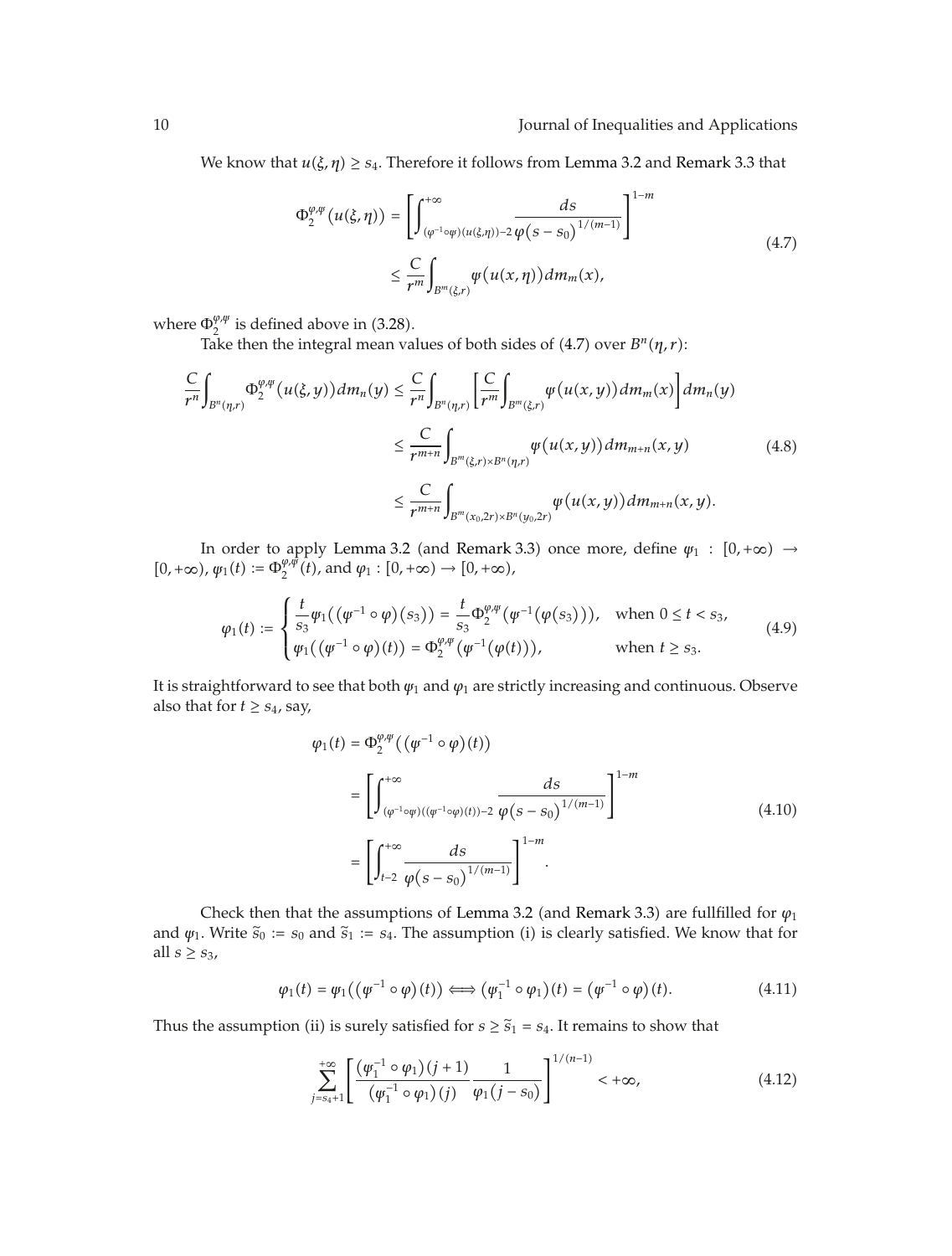say. It is surely sufficient to show that

$$
\int_{s_5+s_0+2}^{+\infty} \frac{ds}{\varphi_1(s-s_0)^{1/(n-1)}} < +\infty.
$$
 (4.13)

Define  $F : [s_5, +\infty) \times [s_5 + s_0 + 2, +\infty) \to [0, +\infty)$ ,

$$
F(s,t) := \begin{cases} 0, & \text{when } s_5 \le s < t - s_0 - 2, \\ \varphi(s - s_0)^{-1/(m-1)}, & \text{when } s_5 + s_0 + 2 \le t - s_0 - 2 \le s. \end{cases} \tag{4.14}
$$

Suppose that  $m > n$  and write  $p = (m - 1)/(n - 1)$ . Using Minkowski's inequality, see, for example,  $[28$ , page  $14]$ , one obtains, with the aid of  $(4.10)$ ,

$$
\left[\int_{s_{5}+s_{0}+2}^{+\infty} \frac{dt}{\varphi_{1}(t-s_{0})^{1/(n-1)}}\right]^{(n-1)/(m-1)}\n=\left[\int_{s_{5}+s_{0}+2}^{+\infty} \left(\left[\int_{t-s_{0}-2}^{+\infty} \frac{ds}{\varphi(s-s_{0})^{1/(m-1)}}\right]^{1-m}\right)^{-1/(n-1)} dt\right]^{(n-1)/(m-1)}\n=\left(\int_{s_{5}+s_{0}+2}^{+\infty} \left[\int_{t-s_{0}-2}^{+\infty} \frac{ds}{\varphi(s-s_{0})^{1/(m-1)}}\right]^{(m-1)/(n-1)} dt\right)^{(n-1)/(m-1)}\n=\left(\int_{s_{5}+s_{0}+2}^{+\infty} \left[\int_{s_{5}}^{+\infty} F(s,t)ds\right]^{(m-1)/(n-1)} dt\right)^{(n-1)/(m-1)}\n\leq \int_{s_{5}}^{+\infty} \left[\int_{s_{5}+s_{0}+2}^{+\infty} F(s,t)^{(m-1)/(n-1)} dt\right]^{(n-1)/(m-1)} ds\n\leq \int_{s_{5}}^{+\infty} \left[\int_{s_{5}+s_{0}+2}^{s+s_{0}+2} \frac{dt}{\varphi(s-s_{0})^{1/(n-1)}}\right]^{(n-1)/(m-1)} ds\n\leq \int_{s_{5}}^{+\infty} \frac{\left(s+s_{0}+2\right) - \left(s_{5}+s_{0}+2\right) \right]^{(n-1)/(m-1)}}{\varphi(s-s_{0})^{1/(m-1)}} ds\n\leq \int_{s_{5}}^{+\infty} \frac{\left(s-s_{5}\right)^{(n-1)/(m-1)}}{\varphi(s-s_{0})^{1/(m-1)}} ds\n\leq \int_{s_{5}}^{+\infty} \frac{s^{(n-1)/(m-1)}}{\varphi(s-s_{0})^{1/(m-1)}} ds < +\infty.
$$
\n(4.15)

The case  $m = n$  is considered similarly, just replacing Minkowski's inequality with Fubini's theorem.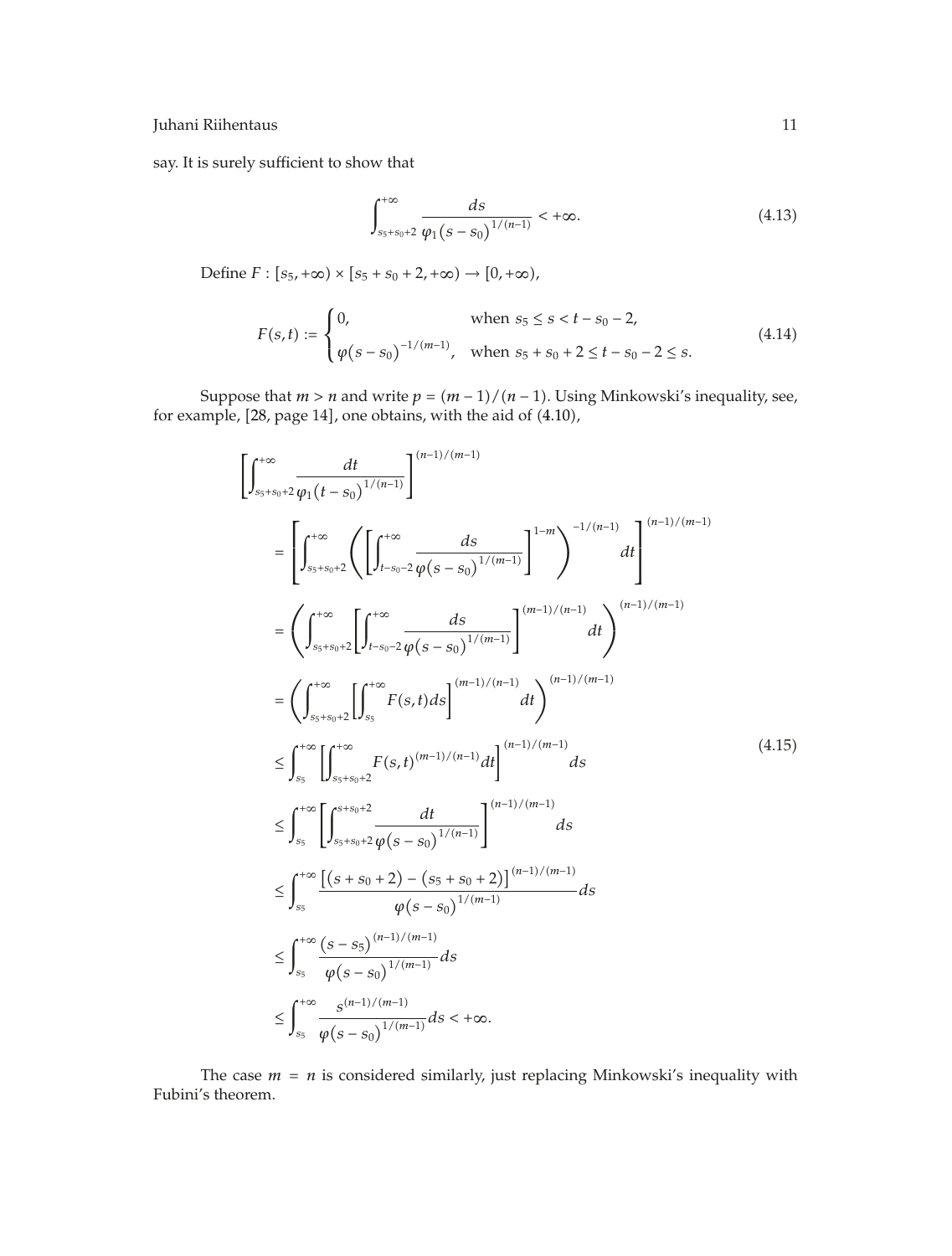Now, we can apply Lemma 3.2 (and Remark 3.3) to the left hand side of (4.8). Recall that  $\tilde{s}_0 = s_0$ ,  $\tilde{s}_1 = s_4$ ,  $\tilde{s}_3 := \sup{\{\tilde{s}_1 + 3, (\psi_1^{-1} \circ \psi_1)(\tilde{s}_1 + 3)\}}$ , and  $\tilde{s}_4 := \sup{\{\tilde{s}_3 + \tilde{s}_0, (\psi_1^{-1} \circ \psi_1)(\tilde{s}_1 + 3)\}}$ .<br>(Here and below in the provious definitions just replace the functions  $\mu$  and  $\$ <sup>3</sup>}. Here and below, in the previous definitions just replace the functions *<sup>ϕ</sup>* and *<sup>ψ</sup>* with the functions  $\varphi_1$  and  $\varphi_1$ , resp.) Write moreover  $s^*_{4} := \sup{\{\tilde{s}_4, (\varphi^{-1} \circ \varphi)(s_4)\}}$ , say. Since  $u(\xi, \eta) \ge M > s^* > \tilde{c}$ , for all  $(k, n) \in R^m(x_2, r) \times R^n(u_4, r)$ , we obtain using  $(4, 8)$ . *M* ≥ *s*<sub>4</sub><sup> $\times$ </sup> ≥  $\ddot{S}_4$  for all  $(\xi, \eta) \in B^m(x_0, r) \times B^n(y_0, r)$ , we obtain, using (4.8):

$$
\Phi_2^{\varphi_1, \varphi_1}(u(\xi, \eta)) = \left[ \int_{(\varphi_1^{-1} \circ \varphi_1)(u(\xi, \eta)) - 2}^{+\infty} \frac{ds}{\varphi_1(s - s_0)^{1/(n-1)}} \right]^{1-n}
$$
\n
$$
\leq \frac{C}{r^n} \int_{B^n(\eta, r)} \Phi_2^{\varphi, \varphi}(u(\xi, y)) dm_n(y)
$$
\n
$$
\leq \frac{C}{r^{m+n}} \int_{B^m(x_0, 2r) \times B^n(y_0, 2r)} \varphi(u(x, y)) dm_{m+n}(x, y).
$$
\n(4.16)

From (4.16), from the facts that  $(\varphi_1^{-1} \circ \varphi_1)(t) = (\varphi^{-1} \circ \varphi)(t) \to +\infty$  as  $t \to +\infty$ , from 4.13, and from the fact that

$$
\int_{B^m(x_0,2r)\times B^n(y_0,2r)} \varphi(u(x,y)) dm_{m+n}(x,y) < +\infty,
$$
\n(4.17)

one sees that *u* must be bounded above in  $B^m(x_0, r) \times B^n(y_0, r)$ , concluding the proof.  $\Box$ 

**Corollary 4.2.** Let  $\Omega$  be a domain in  $\mathbb{R}^{m+n}$ ,  $m \ge n \ge 2$ , and let  $K \ge 1$ . Let  $u : \Omega \to [-\infty, +\infty)$  be a *Lebesgue measurable function. Suppose that the following conditions are satisfied.*

(a) For each  $y \in \mathbb{R}^n$  the function

$$
\Omega(y) \ni x \longmapsto u(x, y) \in [-\infty, +\infty)
$$
\n(4.18)

*is K-quasi-nearly subharmonic.*

(b) For each  $x \in \mathbb{R}^m$  the function

$$
\Omega(x) \ni y \longmapsto u(x, y) \in [-\infty, +\infty)
$$
\n(4.19)

*is K-quasi-nearly subharmonic.*

(c) There is a strictly increasing surjection  $\varphi : [0, +\infty) \to [0, +\infty)$  such that

\n- (c1) 
$$
\int_{s_0+1}^{+\infty} (s^{(n-1)/(m-1)}/\varphi(s-s_0)^{1/(m-1)}) ds < +\infty
$$
 for some  $s_0 \in \mathbb{N}$ ,
\n- (c2)  $\varphi(\log^+ u^+) \in \mathcal{L}^1_{\text{loc}}(\Omega)$ .
\n

*Then, u is quasi-nearly subharmonic in* Ω*.*

*Proof.* Just choose  $\psi = \varphi \circ \log^+$  and apply Theorem 4.1.

 $\Box$ 

*Remark 4.3.* One sees easily that the condition  $(c1)$  (or  $(c4)$  above) can be replaced by the condition

$$
(c1')\int_1^{+\infty}(s^{(n-1)/(m-1)}/\varphi(s)^{1/(m-1)})ds<+\infty.
$$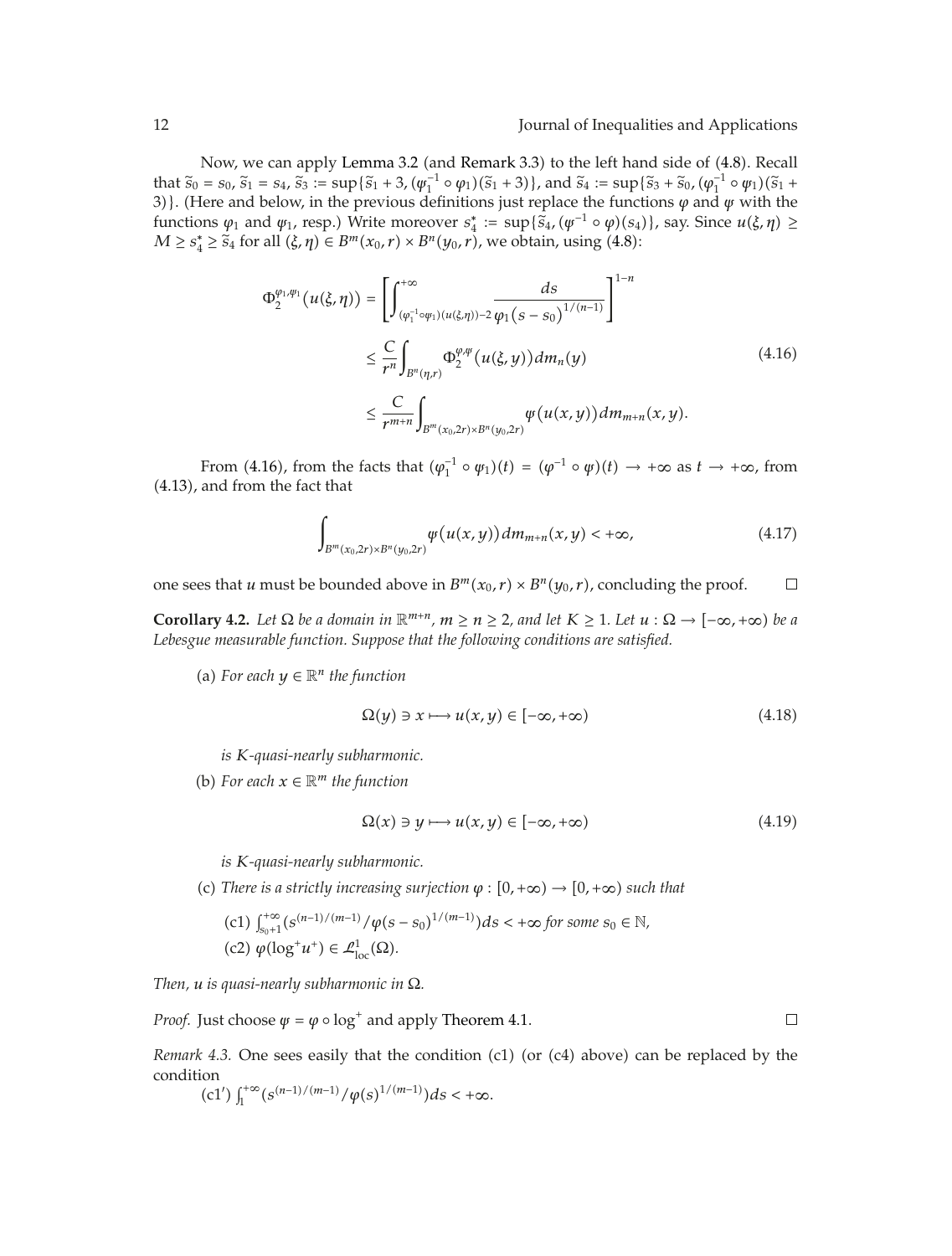**Corollary 4.4.** Let  $\Omega$  be a domain in  $\mathbb{R}^{m+n}$ ,  $m \ge n \ge 2$ , and let  $K \ge 1$ . Let  $u : \Omega \to [-\infty, +\infty)$  be a *Lebesgue measurable function. Suppose that the following conditions are satisfied.*

(a) For each  $y \in \mathbb{R}^n$  the function

$$
\Omega(y) \ni x \longmapsto u(x, y) \in [-\infty, +\infty)
$$
\n(4.20)

*is K-quasi-nearly subharmonic.*

(b) For each  $x \in \mathbb{R}^m$  the function

$$
\Omega(x) \ni y \longmapsto u(x, y) \in [-\infty, +\infty)
$$
\n(4.21)

*is K-quasi-nearly subharmonic.*

(c) There is a strictly increasing surjection  $\varphi : [0, +\infty) \to [0, +\infty)$  such that

\n- (c1) 
$$
\int_{s_0+1}^{+\infty} (s^{(n-1)/(m-1)}/\varphi(s-s_0)^{1/(m-1)}) ds < +\infty
$$
 for some  $s_0 \in \mathbb{N}$ ,
\n- (c2)  $\varphi(\log(1 + (u^+)^r)) \in \mathcal{L}^1_{\text{loc}}(\Omega)$  for some  $r > 0$ .
\n

*Then, u is quasi-nearly subharmonic in* Ω*.*

*Proof.* It is easy to see that the assumptions of Theorem 4.1 are satisfied. We leave the details to the reader.  $\Box$ 

# *4.2. A refinement to Armitage's and Gardiner's result*

Next is our slight improvement to Armitage's and Gardiner's original result.

**Corollary 4.5.** Let  $\Omega$  be a domain in  $\mathbb{R}^{m+n}$ ,  $m \ge n \ge 2$ . Let  $u : \Omega \to [-\infty, +\infty)$  be such that the *following conditions are satisfied.*

(a) For each  $y \in \mathbb{R}^n$  the function

$$
\Omega(y) \ni x \longmapsto u(x, y) \in [-\infty, +\infty)
$$
\n(4.22)

*is subharmonic.*

(b) For each  $x \in \mathbb{R}^m$  the function

$$
\Omega(x) \ni y \longmapsto u(x, y) \in [-\infty, +\infty)
$$
\n(4.23)

*is subharmonic.*

(c) There is a strictly increasing surjection  $\varphi : [0, +\infty) \to [0, +\infty)$  such that

(c1) 
$$
\int_1^{+\infty} (s^{(n-1)/(m-1)}/\varphi(s)^{1/(m-1)}) ds < +\infty
$$
,  
(c2)  $\varphi(\log^+[(u^+)^r]) \in \mathcal{L}^1_{loc}(\Omega)$  for some  $r > 0$ .

*Then, u is subharmonic in* Ω*.*

*Proof.* By [10, Proposition 2.2(v), (vi), page 55], see also [12, Lemma 2.1, page 32] or [19, Theorem, page 188],  $(u^+)^r$  satisfies the assumptions of Corollary 4.2, thus  $(u^+)^r$  is quasi-nearly subharmonic in Ω, and therefore, for example, by [10, Proposition 2.2(iii), page 55] locally bounded above. Hence, also  $u$  is locally bounded above, and thus subharmonic in  $\Omega$ , by  $[9]$ , Theorem 1, page 69], say.  $\Box$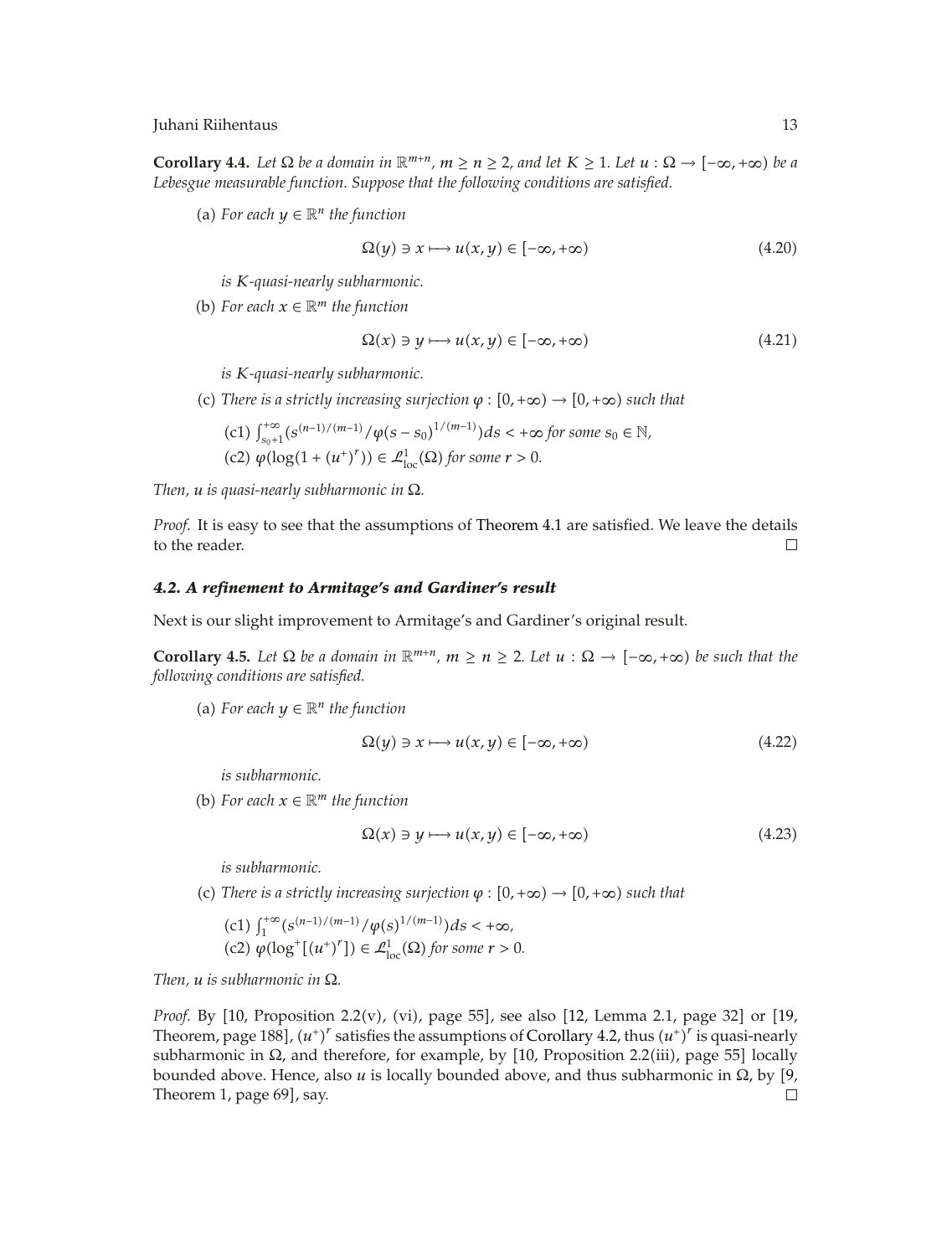# **References**

- -1 J. Wiegerinck, "Separately subharmonic functions need not be subharmonic," *Proceedings of the American Mathematical Society*, vol. 104, no. 3, pp. 770–771, 1988.
- -2 J. Wiegerinck and R. Zeinstra, "Separately subharmonic functions: when are they subharmonic," in *Several Complex Variables and Complex Geometry, Part 1*, E. Bedford, J. P. D'Angelo, R. E. Greene, and S. G. Krantz, Eds., vol. 52 of *Proceedings of Symposia in Pure Mathematics*, pp. 245–249, American Mathematical Society, Providence, RI, USA, 1991.
- [3] D. H. Armitage and S. J. Gardiner, "Conditions for separately subharmonic functions to be subharmonic," *Potential Analysis*, vol. 2, no. 3, pp. 255–261, 1993.
- [4] P. Lelong, "Les fonctions plurisousharmoniques," Annales Scientifiques de l'École Normale Supérieure, vol. 62, pp. 301–338, 1945.
- -5 V. Avanissian, "Fonctions plurisousharmoniques et fonctions doublement sousharmoniques," *Annales Scientifiques de l'École Normale Supérieure, vol. 78, pp. 101–161, 1961.*
- -6 P. Lelong, *Plurisubharmonic Functions and Positive Differential Forms*, Gordon and Breach, London, UK, 1969.
- -7 M. Herve,´ *Analytic and Plurisubharmonic Functions in Finite and Infinite Dimensional Spaces*, vol. 198 of *Lecture Notes in Mathematics*, Springer, Berlin, Germany, 1971.
- [8] M. G. Arsove, "On subharmonicity of doubly subharmonic functions," *Proceedings of the American Mathematical Society*, vol. 17, pp. 622–626, 1966.
- -9 J. Riihentaus, "On a theorem of Avanissian-Arsove," *Expositiones Mathematicae*, vol. 7, no. 1, pp. 69–72, 1989.
- [10] J. Riihentaus, "Subharmonic functions, generalizations and separately subharmonic functions," in *the 14th Conference on Analytic Functions*, Chełm, Poland, July 2007.
- [11] Y. Domar, "On the existence of a largest subharmonic minorant of a given function," *Arkiv for Matematik*, vol. 3, pp. 429–440, 1957.
- [12] J. Riihentaus, "A weighted boundary limit result for subharmonic functions," Advances in Algebra and *Analysis*, vol. 1, no. 1, pp. 27–38, 2006.
- [13] C. Fefferman and E. M. Stein, "*HP* spaces of several variables," *Acta Mathematica*, vol. 129, no. 3-4, pp. 137–193, 1972.
- [14] Ü. Kuran, "Subharmonic behaviour of  $|h|^p$ ,  $(p > 0, h$  harmonic)," *Journal of the London Mathematical Society*, vol. 8, pp. 529–538, 1974.
- [15] M. Pavlović, "On subharmonic behaviour and oscillation of functions on balls in  $\mathbb{R}^n$ ," *Publications de l'Institut Mathématique, vol.* 55(69), pp. 18-22, 1994.
- [16] M. Pavlović and J. Riihentaus, "Classes of quasi-nearly subharmonic functions," Potential Analysis, vol. 29, no. 1, pp. 89–104, 2008.
- -17 Y. Mizuta, *Potential Theory in Euclidean Spaces*, vol. 6 of *GAKUTO International Series. Mathematical Sciences and Applications*, Gakkotosho, Tokyo, Japan, 1996. ¯
- -18 J. Riihentaus, "Subharmonic functions: non-tangential and tangential boundary behavior," in *Function Spaces, Differential Operators and Nonlinear Analysis*, V. Mustonen and J. Rakosnik, Eds., pp. 229–238, ´ Academy of Sciences of the Czech Republic, Prague, Czech Republic, 2000.
- -19 J. Riihentaus, "A generalized mean value inequality for subharmonic functions," *Expositiones Mathematicae*, vol. 19, no. 2, pp. 187–190, 2001.
- [20] J. Riihentaus, "A generalized mean value inequality for subharmonic functions and applications," preprint, 2003, http://arxiv.org/abs/math.CA/0302261.
- [21] J. Riihentaus, "Weighted boundary behavior and nonintegrability of subharmonic functions," in *Proceedings of the International Conference on Education and Information Systems: Technologies and Applications (EISTA '04)*, M. Chang, Y.-T. Hsia, F. Malpica, M. Suarez, A. Tremante, and F. Welsch, Eds., vol. 2, pp. 196–202, Orlando, Fla, USA, July 2004.
- -22 J. Riihentaus, "Separately quasi-nearly subharmonic functions," in *Complex Analysis and Potential Theory*, T. A. Azeroglu and P. M. Tamrazov, Eds., pp. 156–165, World Scientific, Hackensack, NJ, USA, ˘ 2007.
- [23] V. Kojić, "Quasi-nearly subharmonic functions and conformal mappings," Filomat, vol. 21, no. 2, pp. 243–249, 2007.
- [24] O. Djordjević and M. Pavlović, "L<sup>p</sup>-integrability of the maximal function of a polyharmonic function," *Journal of Mathematical Analysis and Applications*, vol. 336, no. 1, pp. 411–417, 2007.
- [25] A. Toma, "Generating functions for the mean value of a function on a sphere and its associated ball in R*<sup>n</sup>*," *Journal of Inequalities and Applications*, vol. 2008, Article ID 656329, 14 pages, 2008.